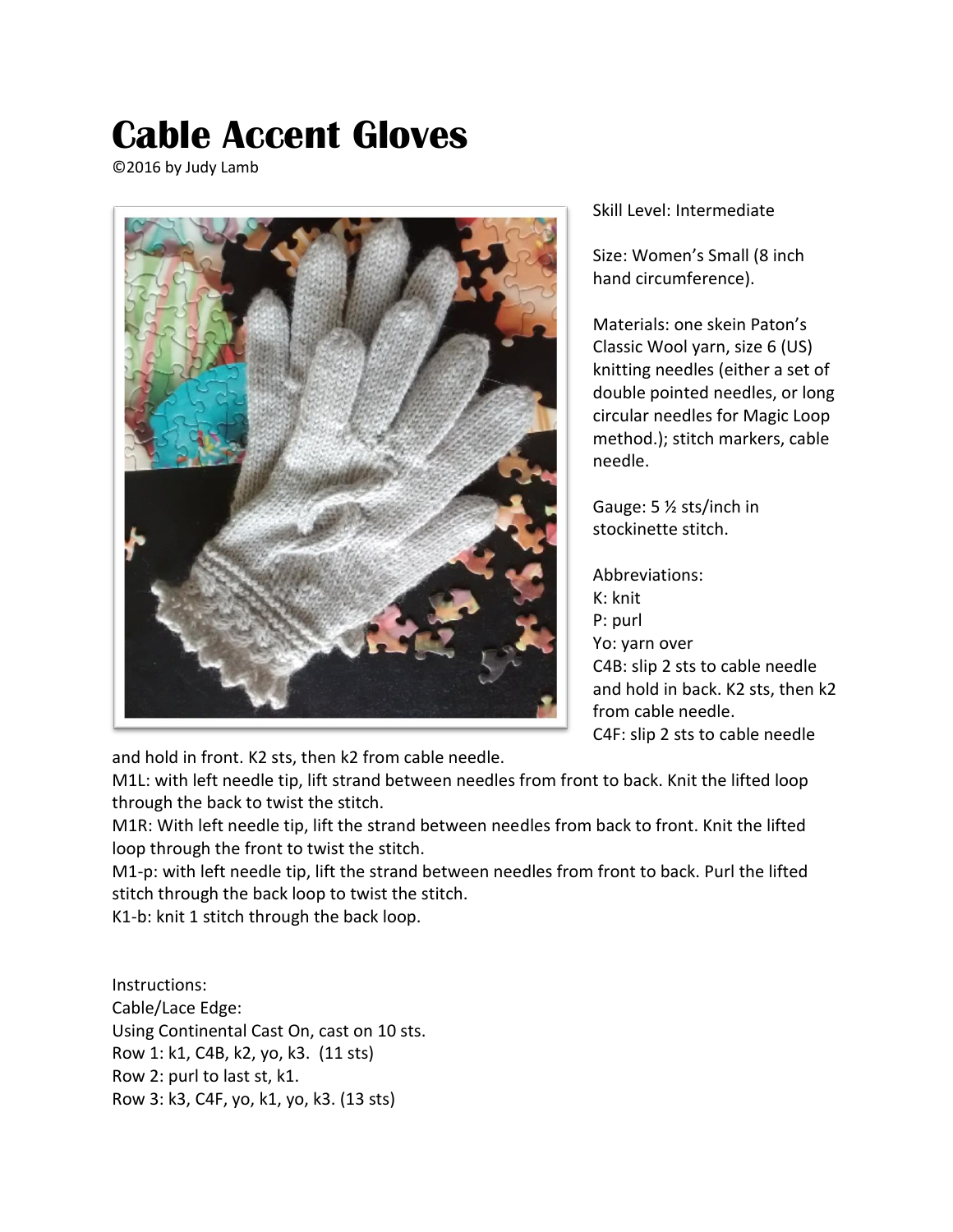Row 4: bind off 3 sts, purl to last st, k1. (10 sts)

Repeat rows 1-4 eleven more times. (12 repeats total) Place cast on sts (from Continental Cast On) onto a second needle, and graft the sts together, forming the cuff.

Starting at 'grafted seam', pick up 39 sts along cable edge, joining into a circle. Place a marker to mark beginning of rounds.

Knit 2 rounds.

Purl 1 round.

Knit 2 rounds.

Purl 1 round.

Glove Body and Thumb Gusset (Left Hand): Round 1: Knit 19, place a marker, M1L, k1, M1R, place a marker, knit 9, p1, knit 9. Round 2: k 19, slip marker, k3, slip marker, k 9, k1-b, k9. Round 3: k 19, slip marker, k3, slip marker, k8, p1, k1-b, p1, k8. Round 4: k 19, slip marker,M1L, k3, M1R, slip marker, k8, (k1-b) 3 times, k8. Round 5: k 19, slip marker, k5, slip marker, k7, p1, (k1-b) 3 times, p1, k7. Round 6: k 19, slip marker, k5, slip marker, k7, (k1-b) 5 times, k7. Round 7: k 19, slip marker, M1L, k5, M1R, slip marker, k7, (k1-b) 7 times, k7. Round 8: k 19, slip marker, k7, slip marker, k7, (k1-b) 7 times, k7. Round 9: repeat round 8. Round 10: k 19, slip marker, M1L, k7, M1R, slip marker, k7, (k1-b) 7 times, k7. Round 11: k19, slip marker, k9, slip marker, k7, (k1-b) 7 times, k7. Round 12: k 19, slip marker, k9, slip marker, k7, slip 4 sts to cable needle and hold in front; (k1 b) 3 times, slip 1 st back to LH needle and purl that st; (k1-b) 3 times from cable needle, k7. Round 13: k 19, slip marker, M1L, k9, M1R, slip marker, k7, (k1-b) 3 times, p1, (k1-b) 3 times, k7. Round 14: k19, slip marker, k11, slip marker, k5, slip next 2 sts to cable needle, (k1-b) 3 times, p2 from cable needle, p1, slip next 3 sts to cable needle and hold in front, p2, (k1-b) 3 times from cable needle, k4. Round 15: k19, slip marker, k11, slip marker, k5, (k1-b) 3 times, p5, (k1-b) 3 times, k5. Round 16: k 19, slip marker, M1L, k11, M1R, slip marker, k4, slip next st to cable needle and hold in back, (k1-b) 3 times, p1 from cable needle, p5, slip next 3 sts to cable needle and hold in front, p1, (k1-b) 3 times from cable needle, k4. Round 17: k19, slip marker, k13, slip marker, k4, (k1-b) 3 times, p7, (k1-b) 3 times, k4. Round 18: repeat round 17. Round 19: repeat round 17. Round 20: k19, slip next 13 sts (thumb sts) to a spare length of yarn, removing markers. Cast on

2 sts. K4, slip next 3 sts to cable needle and hold in front, k1, (k1-b) 3 times from cable needle, p5, slip next st to cable needle and hold in back, (k1-b) 3 times, k1 from cable needle, k4. Round 21: k26, (k1-b) 3 times, p5, (k1-b) 3 times, k5.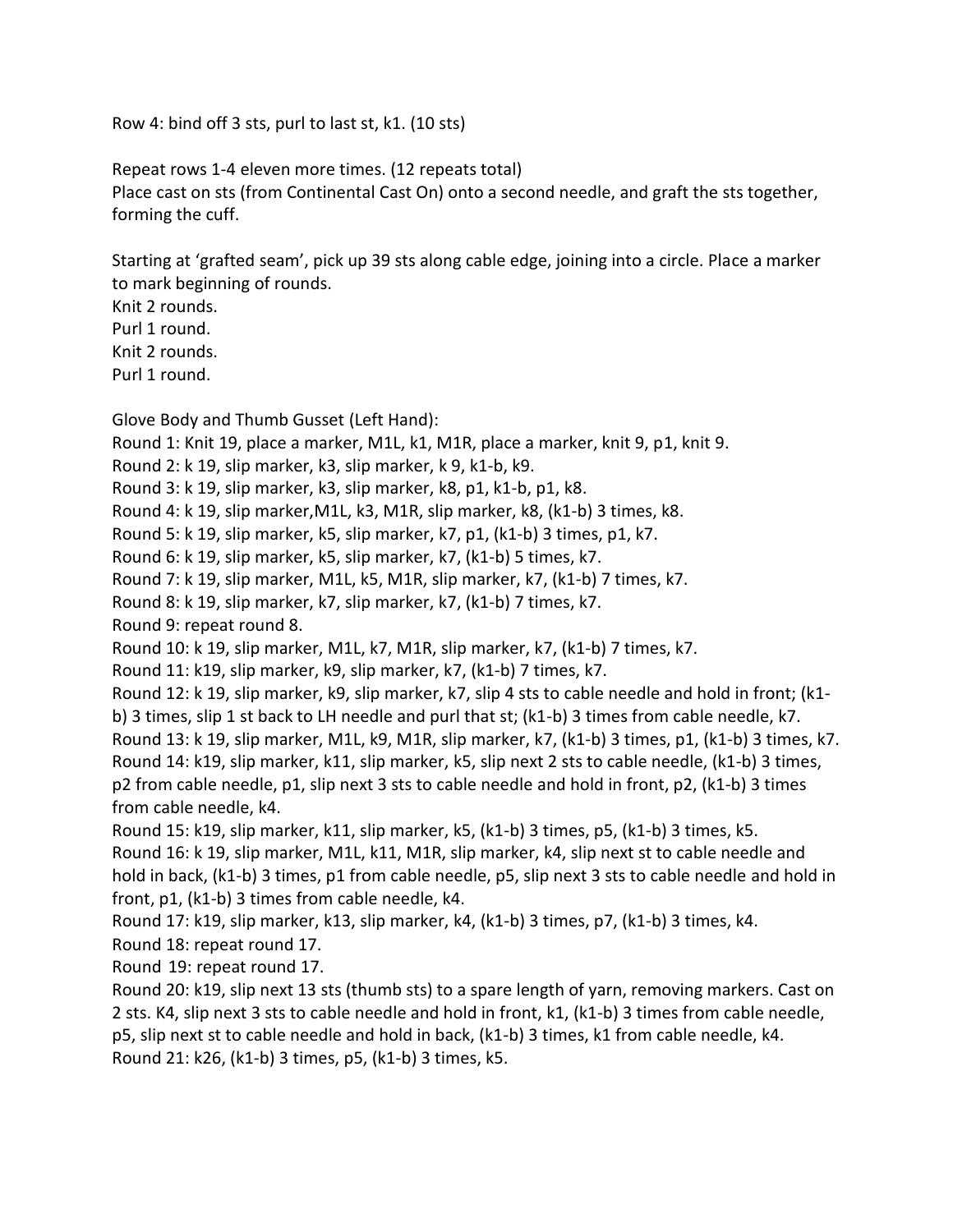Round 22: k26, slip next 3 sts to cable needle and hold in front, k2, (k1-b) 3 times from cable needle, p1, slip next 2 sts to cable needle and hold in back, (k1-b) 3 times, then k2 from cable needle, k5.

Round 23: k28, (k1-b) 3 times, p1, (k1-b) 3 times, k7.

Round 24: k28, slip next 4 sts to cable needle and hold in back, (k1-b) 3 times, then (k1-b) 4 times from cable needle, k7.

Round 25: k27, (k1-b) 7 times, k7.

Round 26: repeat round 25.

Round 27: repeat round 25.

Round 28: repeat round 25.

Round 29: repeat round 25.

Round 30: k27, p2 tog, (k1-b) 5 times, p2 tog, k6. (40 sts)

Round 31: k28, (k1-b) 5 times, k7.

Round 32: k28, p1, (k1-b) 3 times, p1, k7. \*\*\*\*\*\*start little finger

Work Little Finger:

Round 33: k 5, place next 30 sts on a holder to work later. Cast on 2 sts (over gap), rejoin to last 5 sts, and k5.

Continue working on these 12 sts until finger measures 1 ¾ inches (or length desired).

Decrease for Top: K2 tog around. (6 sts). Break yarn. Thread end of yarn through remaining sts. Pull tight. Secure.

Round 34. Pick up remaining 30 sts from holder(s). k 24, (k1-b) 3 times, k3.

Round 35: k 24, p1, k1-b, p1, k3.

Round 36: k 25, k1-b, k4.

Round 37: k25, p1, k4.

Work Ring Finger:

Knit 5, place next 20 sts on holder(s). Cast on 2 sts (over gap), knit 5, pick up two sts over gap from base of Little Finger. (14 sts)

Work these 14 sts until Ring Finger measures 2 ¼ inches (or length desired).

Decrease for top: K2 tog around (7 sts). Break yarn. Thread end of yarn through remaining sts. Pull tight. Secure.

Work Middle Finger:

Knit next 5 sts. Keep next 10 sts on holder(s). Cast on 2 sts (over gap), knit 5, pick up two sts over gap from base of Ring Finger. (14 sts)

Work these 14 sts until Ring Finger measures 2 ½ inches (or length desired).

Decrease for top: K2 tog around (7 sts). Break yarn. Thread end of yarn through remaining sts. Pull tight. Secure.

Work Index Finger:

Knit next 10 sts. Pick up 2 sts over gap from base of Middle Finger. (12 sts). Work these 12 sts until Index Finger measures 2 ¼ inches (or length desired).